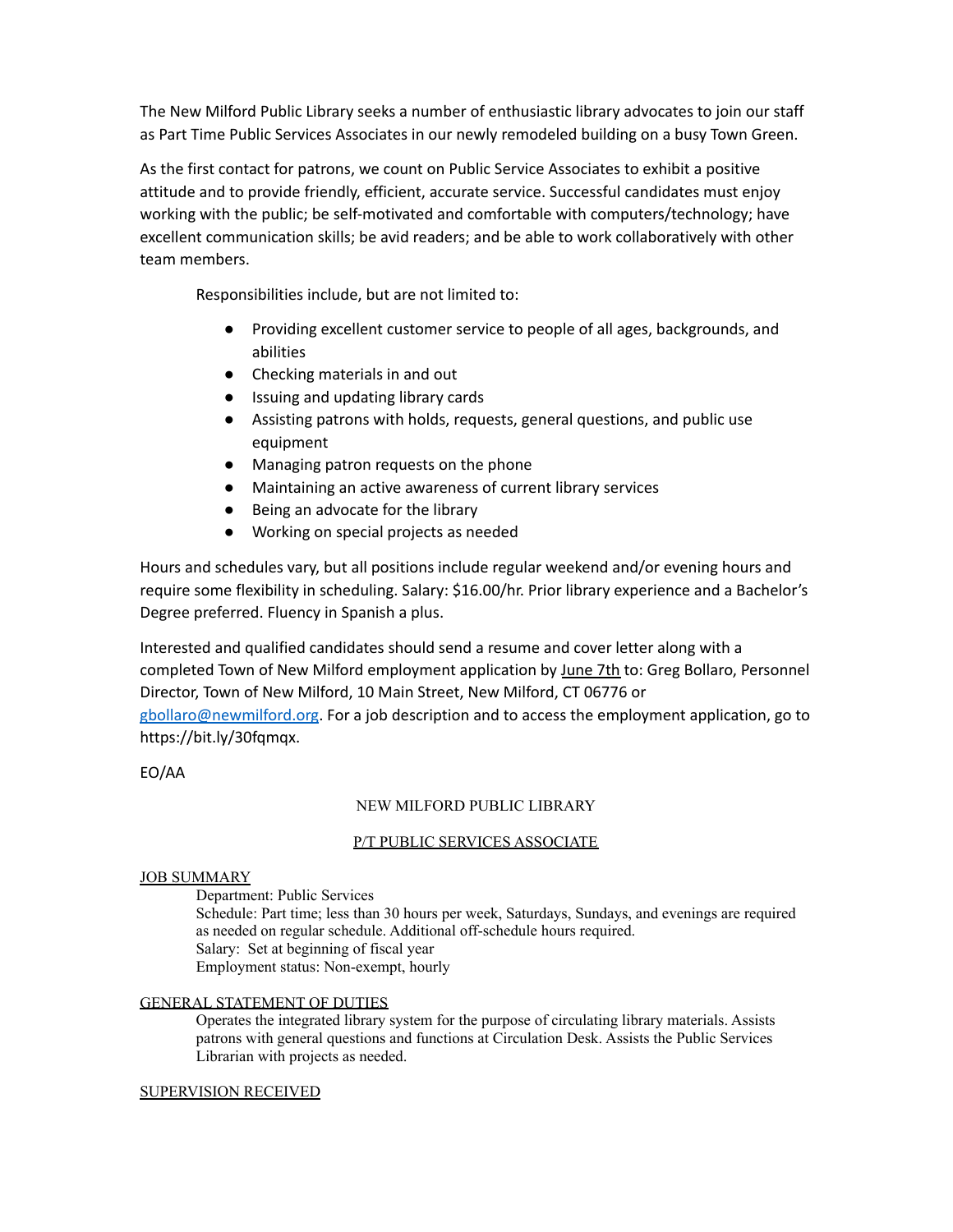Works under the direction of the Public Services Librarian and, in that person's absence, under the direction of the Public Services Assistant.

#### **MAJOR DUTIES**

Charges and discharges library materials Registers new patrons, updates expired cards Collects fines and other billed amounts Updates financial records of patrons Assists patrons in filling out various forms including but not limited to registration, reserves, and purchase requests Provides directional, referral, and readers' advisory information in response to patron inquiries Places holds on materials available in local consortium Maintains an active awareness of current library services Processes incoming interlibrary loan as assigned Contacts patrons regarding overdue materials Provides customer service with a goal of excellence Individuals will be cross-trained in the Adult, Children's/Teen Departments

#### MINOR DUTIES

Provides circulation policy information in response to patron inquiries Assists in the maintenance of shelves in the adult collection as directed Assists patrons with public use equipment Evaluates materials when returned for possible repairs Processes electronic pre-due, overdue and lost notices Maintains necessary department statistics Works on other duties as required

The above statements are intended to describe the general nature and level of work being performed by the employee assigned to this position. They are not to be construed as an exhaustive list of all job responsibilities and duties performed by personnel so classified.

#### REQUIREMENTS AND QUALIFICATION

| Knowledge and Ability: | Ability to learn Windows or other graphical interface applications     |
|------------------------|------------------------------------------------------------------------|
|                        | Ability to learn and use all functions of an integrated library system |
|                        | Ability to maintain a pleasant and professional demeanor at all times  |
|                        | when dealing with a demanding public                                   |
|                        | Ability to organize and prioritize work                                |
|                        | Ability to perform detailed work with consistency and accuracy         |
|                        | Ability to work with minimum supervision                               |
|                        | Excellent communications skills                                        |
|                        |                                                                        |

#### **New Milford Public Library P/T Public Services Associate Job Description Page 2 of 2**

Ability to lift and carry documents, office equipment weighing up to 20 pounds and books on and off site Ability to sit at a desk or stand and work continually for extended periods of time while performing job functions, including repetitive computer work Ability to reach 6 feet high to obtain books, materials Fluency in Spanish and/or Portuguese a plus Education: Some college required

Bachelor's degree preferred Experience in public library preferred

The Town of New Milford is an equal opportunity employer. In compliance with the Americans with Disabilities Act, the Town will provide reasonable accommodations to qualified individuals with